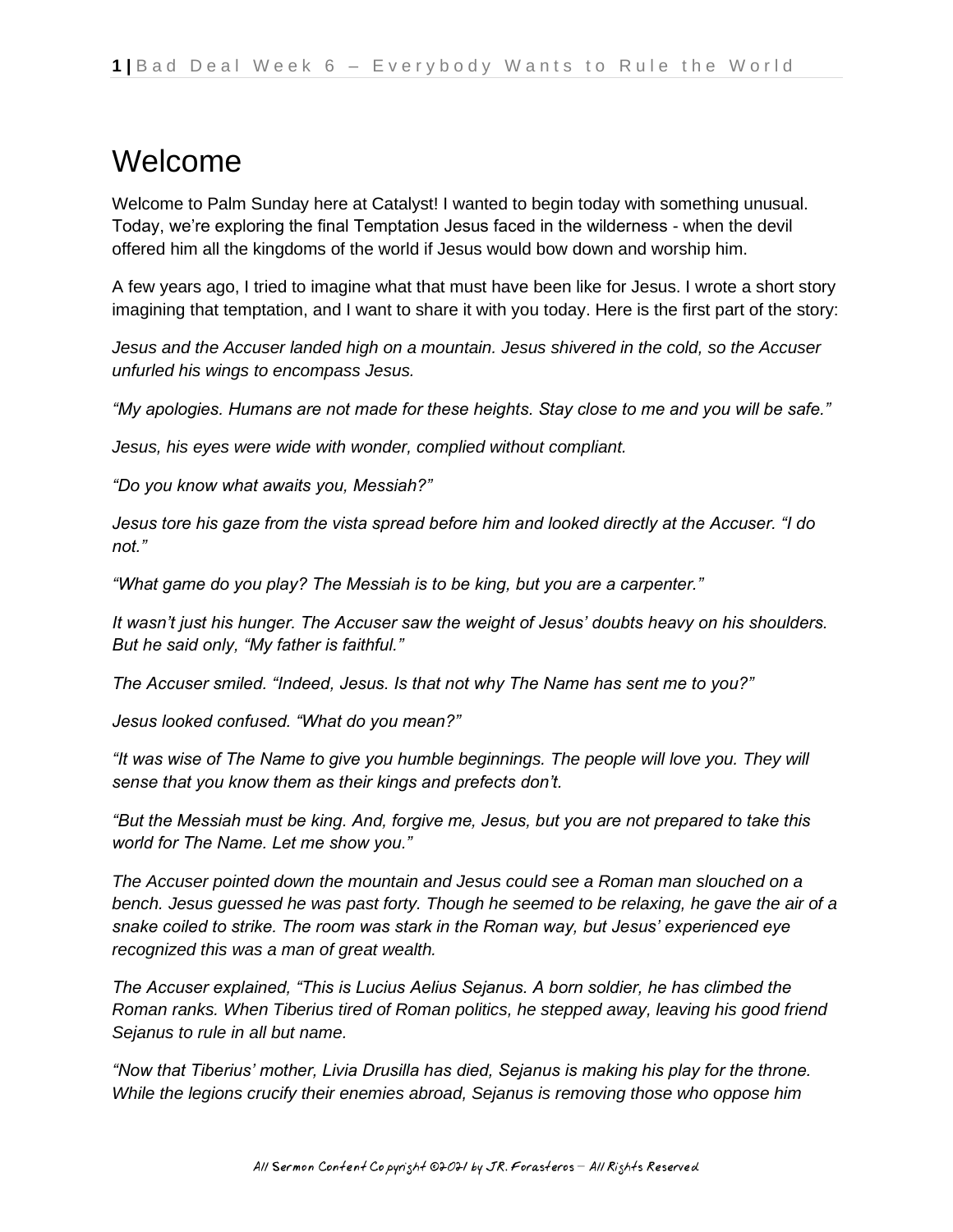*quietly, carefully. He is among the craftiest of Roman men, and were he more careful, he would be Emperor within the year.*

*"But he is prideful, as clever men are. He forgets that, while Tiberius tired of politics, he is not bad at the game. He is the son of Livia Drusilla, adopted son of Augustus himself. Even now, Tiberius weaves webs and lays traps to snare Sejanus. He will fall.*

*"Though Tiberius is crafty, he made the fatal Roman mistake: looking weak. His schemes will likely bring down Sejanus; his reputation is doomed no matter what. Will there be more chaos? Or will the enemies massing at their boarders unite the squabbling Senators?*

*"Tiberius craved power, but found it to be unsatisfying. Now he seeks to abandon the throne he took. But power is like water, rushing in to fill any holes it finds. Tiberius makes Rome weak."*

*The scene shifted. Now, Jesus saw a dark-skinned man on a golden throne. The contrast with the Roman way was sharp – everything was gilded, the throne adorned with animals and plants, the king himself – for that is obviously what he was – draped in heavy, opulent robes. A slave stood behind him, far enough in the shadows as to go unnoticed. He held the crown, heavy with jewels, ready to set it on his master's head before the day's audiences began.*

*"Speaking of Rome's enemies, this is Arsaces of Parthia, the twenty-eighth of his name, called the King of kings and Lord of lords. Before ascending the throne, he was Artabanus, the third of his name.*

*"He sits uneasy on his throne – his predecessors have been deposed one after another. He is someone's cousin or grandchild; it hardly matters to the Parthians. They like him for his lust for battle – he was raised among the nomadic tribes to the east.*

*"Arsaces sees visions of Parthia's former glory. He imagines himself to be greater than the Caesars. He is not, Jesus. He will try, as have so many before him. His only hope is that Rome*  falls to infighting over Tiberius' legacy. But he does not see this. He is arrogant to a fault, *blinded by ambition. This makes him weak."*

*The scene shifted again, this time to the Vandals and Visigoths to Rome's North. Then again to the Franks, the Alamanni and Saxons far to the West.*

*In the South, Jesus saw the kingdom of Kush. "Kush has fought Rome and lost on more than one occasion. Her people are weary of war, willing to serve with the illusion of freedom, to embrace Rome's peace if it is the only peace they can have."*

*Village after village filled with peoples whose skin was dark as the night, speaking languages Jesus had never heard even in cosmopolitan Sepphoris. Nation after nation of proud kings, fearsome warriors, indecipherable politics. And each one, the Accuser named, explained, revealed hidden weaknesses.*

*Far to the East, Jesus saw Emperor Guangwu. "He is a proud son of the Han dynasty. He has only recently slain a usurper and proclaimed himself emperor. He now faces his kinsmen, who have equal claim to the throne as he does. He is fearsome, but his position is precarious."*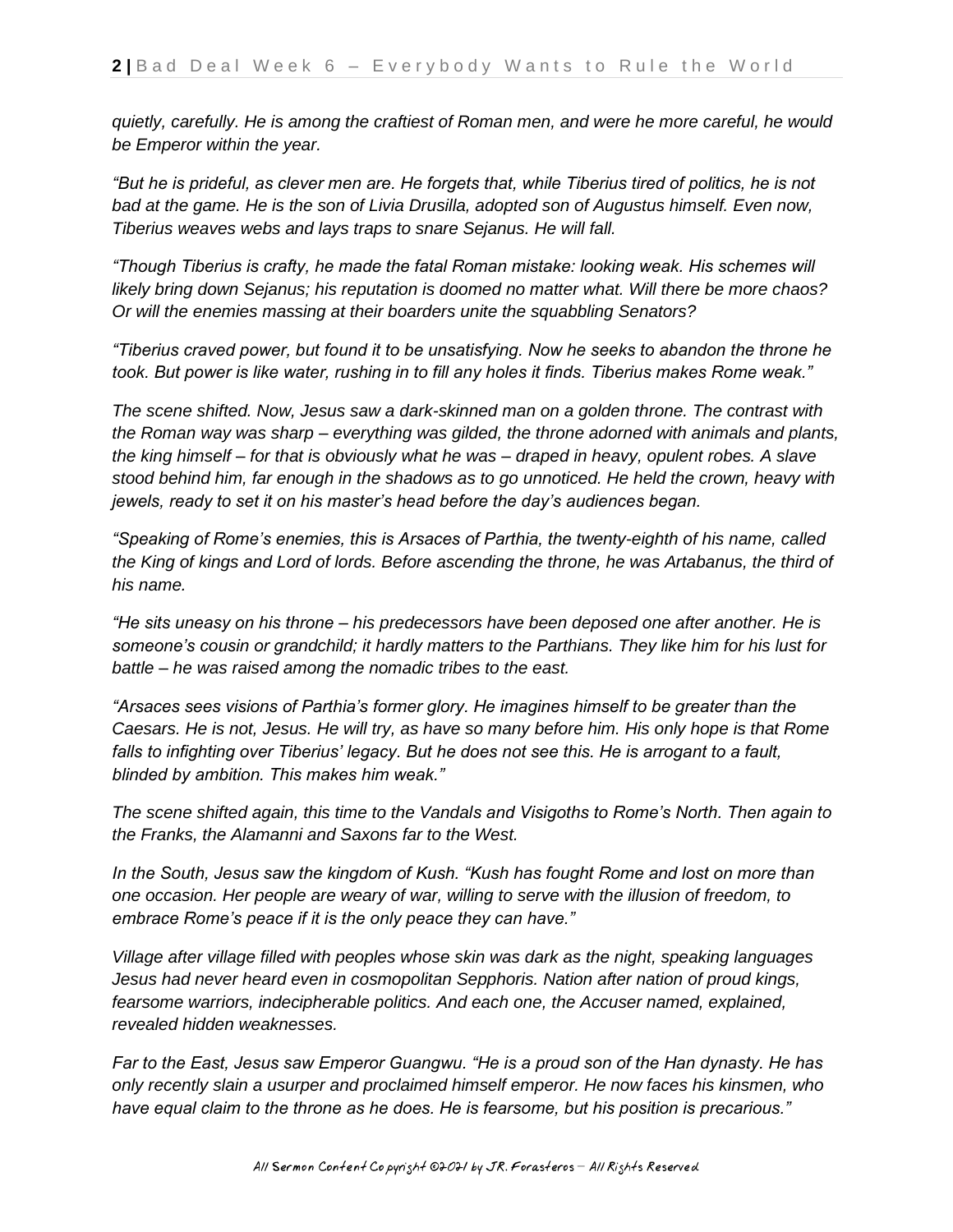*The Accuser placed a hand on Jesus' shoulder. "And now let us cross the great sea." Jesus' eyes widened as he the ocean passed beneath him and a new continent spread beneath them.*

*A huge city sprawled around them, a network of streets flanked by huge buildings. The vision brought them to a wide plaza flaked by palaces, small buildings that seemed to be temples, and a large pyramid behind them. Every surface was covered with bright murals depicting stories Jesus ached to learn. Ahead, a wide roadway called to Jesus' mind the Roman forums.*

*"Welcome to Teotihuacan," the Accuser announced, his voice struggling not at all with the strange syllables. This is the greatest city in this land. Behind us stands the Pyramid of the Moon. Ahead of us stretches the Avenue of the Dead. It is an auspicious day for this people. Let us follow them."*

*Jesus was too amazed to argue. He merely followed the Accuser as they descended the plaza, coming to the back of a great parade. Jesus noticed that none of the short, dark-skinned people took note of them.*

*"This is still a vision?" He asked the Accuser.*

*The Accuser shushed him. "Don't miss the Pyramid of the Sun."*

*Jesus could not have missed the massive building rising to his left. Instinctively, Jesus took in the construction with the eyes of a builder. The jagged top indicated it was incomplete, and if it* was a pyramid as the Accuser claimed, then it would be nearly double the size of the Pyramid of *the Moon when finished.*

*Cries of fear tore his gaze from the ascending pyramid to the parade. At the head of the parade, Jesus could discern men and women calling out, their hands bound behind them. Though he could not understand them, he saw they were begging.*

*"They are to be sacrificed to Quetzalcoatl, the great winged serpent. Can you save them, Messiah?"*

### Message

Today is Palm Sunday, the last Sunday of Lent. For six weeks, we've been preparing ourselves for this next week of walking with Jesus toward the cross, and on to the resurrection Easter morning.

This year, our Lent series has been "Bad Deal". We've explored the nature of temptation. Our English translations use a couple of different words for the same idea: testing and tempting. We think of temptation as always bad, but in the Bible, the idea of temptation is more neutral, like the word test. Tests reveal the state of our lives. They're an opportunity for us to see the truth of our lives. Do we really trust God? Or are we trusting something or someone else?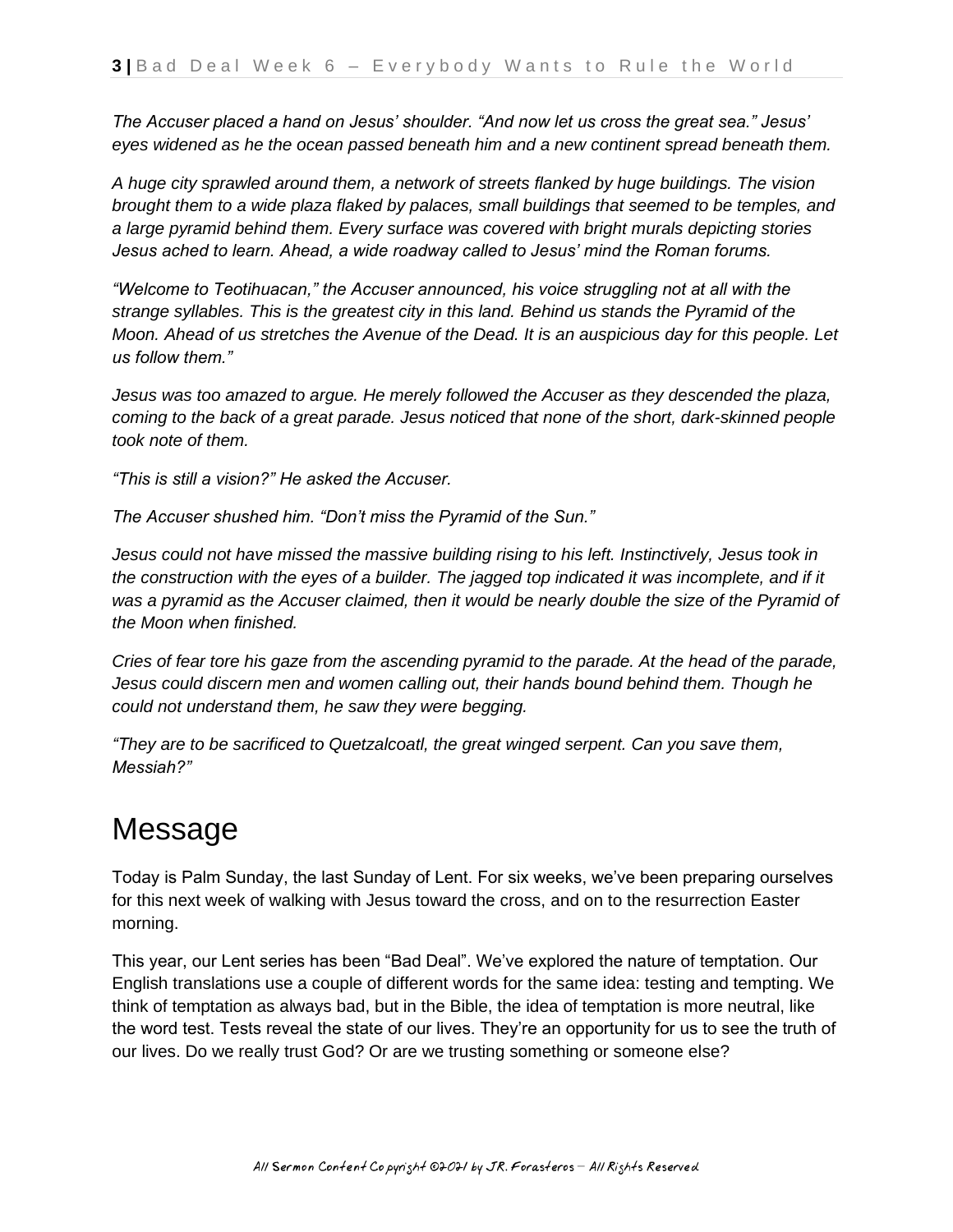We began with our most basic test: natural cravings. To be human is to have desires. Jesus showed us that we don't live by bread alone, but by seeking out connection with the "bread of Heaven".

Next, we faced our desire for certainty. We saw that a desire to test God is a sign of an immature faith, and that Jesus invites us to grow into a real trust because his path leads through a cross - and going there with him requires a lot of courage and faith.

Last week, we saw that good times are their own kind of test: will we be faithful when life is good, when we prosper? Or will we begin to trust in ourselves, in our own abilities, rather than remember everything comes from God?

And that brings us to this final temptation Jesus faced in the wilderness, one where the devil took him to the mountaintop and showed Jesus all the kingdoms of the world.

Next the devil took him to the peak of a very high mountain and showed him all the kingdoms of the world and their glory. "I will give it all to you," he said, "if you will kneel down and worship me."

"Get out of here, Satan," Jesus told him. "For the Scriptures say, 'You must worship the Lord your God and serve only him.'"

#### Then the devil went away, and angels came and took care of Jesus. -- Matthew 4:8–11 NLT

How could Jesus have been anything other than overwhelmed? He knew he was to be the Messiah, the savior of the world, but he barely knew any of the Roman politicians. Yet he was presented with a world of kings and would-be kings. All the hidden lines of power, the inscrutable politics and intrigue that a simple Galilean peasant wouldn't know. And here he had the one responsible for working to bring out the worst in humankind offering him the keys to every kingdom.

After all, what could it mean that the devil is offering him the kingdoms of the world? Today, we might say that the devil knows where all the bodies are buried. The devil was offering Jesus the pathway to ultimate power. That's what "worship me" is really about - bow down and acknowledge that my way is the way to life and flourishing.

Remember humanity's first temptation? The knowledge of good and evil will make us like God? That temptation is echoed here: Jesus, let me give you everything you need to either crush your enemies or make them lick your sandals.

But Jesus refuses. Quoting Deuteronomy, he insists that we're only to worship God. Which is a religious way of saying that God's way is the only one we trust to lead us to life. That was Moses' concern, too. Remember, Israel was about to leave the scarcity of the wilderness to enter the abundance of the Promised Land. And Moses knew that with abundance comes a relaxing of the very practices that sustain us in the wilderness. So he said:

The houses will be richly stocked with goods you did not produce. You will draw water from cisterns you did not dig, and you will eat from vineyards and olive trees you did not plant. When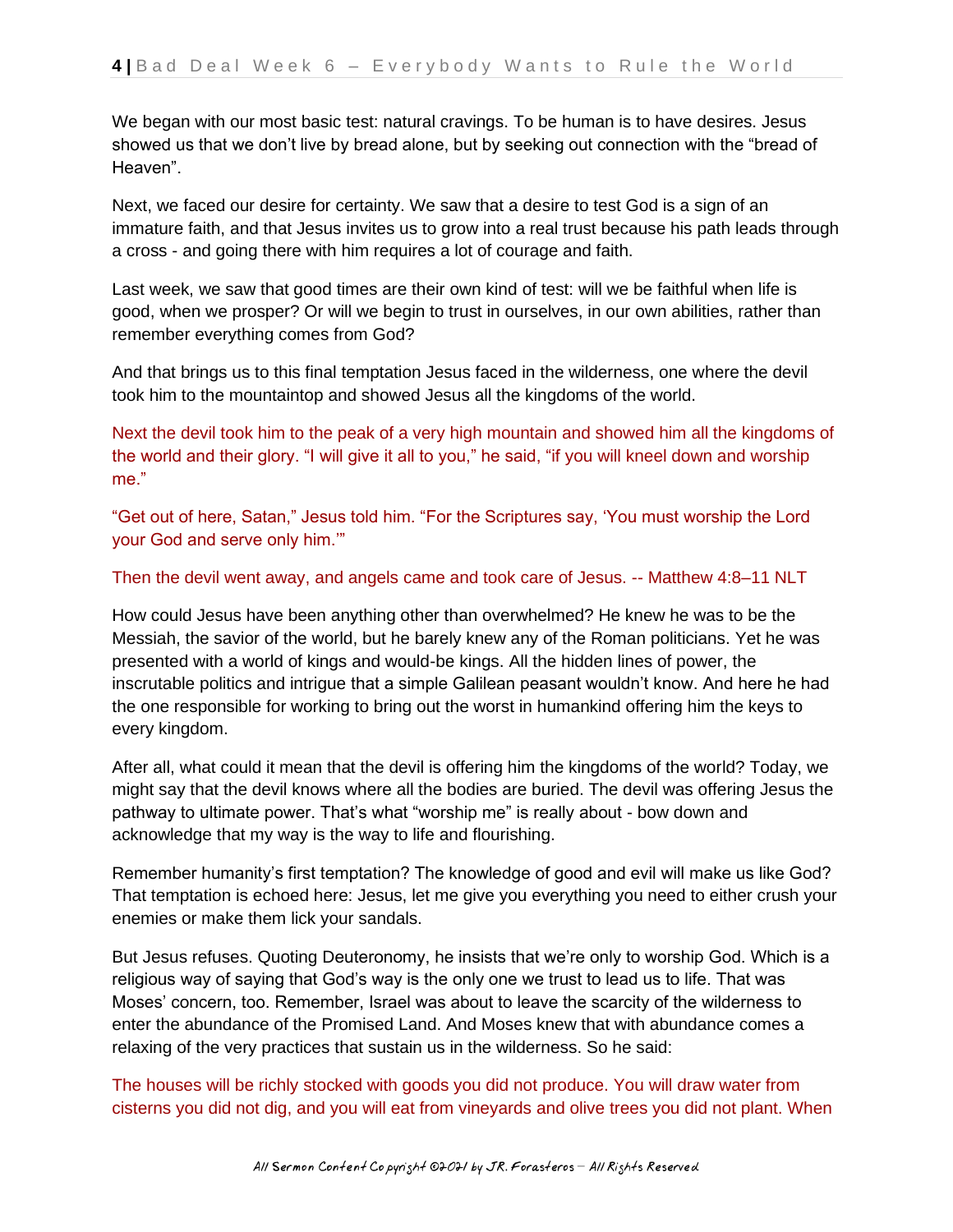you have eaten your fill in this land, be careful not to forget the Lord, who rescued you from slavery in the land of Egypt. You must fear the Lord your God and serve him. When you take an oath, you must use only his name. -- Deuteronomy 6:11–13 NLT

In the Promised Land, it'll be easier to believe that the ways of the other gods lead to prosperity and flourishing. But Israel must hold onto the lessons of the wilderness: only God's way leads to life.

So too, that is Jesus' test here. He knows that if he pursues God's path, he will face a cross. And now the devil is offering him a way out - all he has to do is turn his back on God's way and embrace another way to power… a way that looks a lot like Caesar's.

I want to finish my story from earlier. In his whirlwind tour of the kingdoms of the world, the devil has brought Jesus to the Aztec empire (though Jesus doesn't know that).

*Cries of fear tore his gaze from the ascending pyramid to the parade. At the head of the parade, Jesus could discern men and women calling out, their hands bound behind them. Though he could not understand them, he saw they were begging.*

*"They are to be sacrificed to Quetzalcoatl, the great winged serpent. Can you save them, Messiah?"*

*Jesus' head snapped toward the Accuser, his eyes hard behind a veil of tears. His voice was hard. "Do you value their lives so little?"*

*Now the Accuser hardened his own voice. "I do not jest, Son of The Name. Answer me truthfully. Can you save them? Do you know who rules this city? Do you comprehend the lines of power that stretch from this great city across the lands, the cracks in the alliances you might exploit to conquer them that you might tear this temple down? No. You do not even know their tongue, or where this land may be found, or the ship that might carry you here.*

*"This earth is filled with peoples and powers and you are but a carpenter. Though your own people might love you – might, I remind you, these nations will care nothing for you or for the one who made them.*

*"I can give them to you. I can teach you, guide you. I will tell you their weaknesses, guide you in how you might exploit their vices and manipulate their virtues."*

*Jesus was silent. He watched as the priests led the soldiers, sacrifices and worshippers into the Temple. Finally, the Accuser continued. "You can bring light to these barbarians."*

*Jesus spoke softly now, his voice heavy with the weight of all he had seen. "You call them barbarians. A Roman word. As though these sacrifices are not of a kind with Roman crosses. What does it matter if they are sacrificed to a feathered serpent or to the glory of a Caesar? It is power exploited, Accuser."*

*Now Jesus faced him again. "And you would have me rule as one worse than the Caesars, worse than these Gentile kings. You offer to set me up as the king above all kings. But I will not*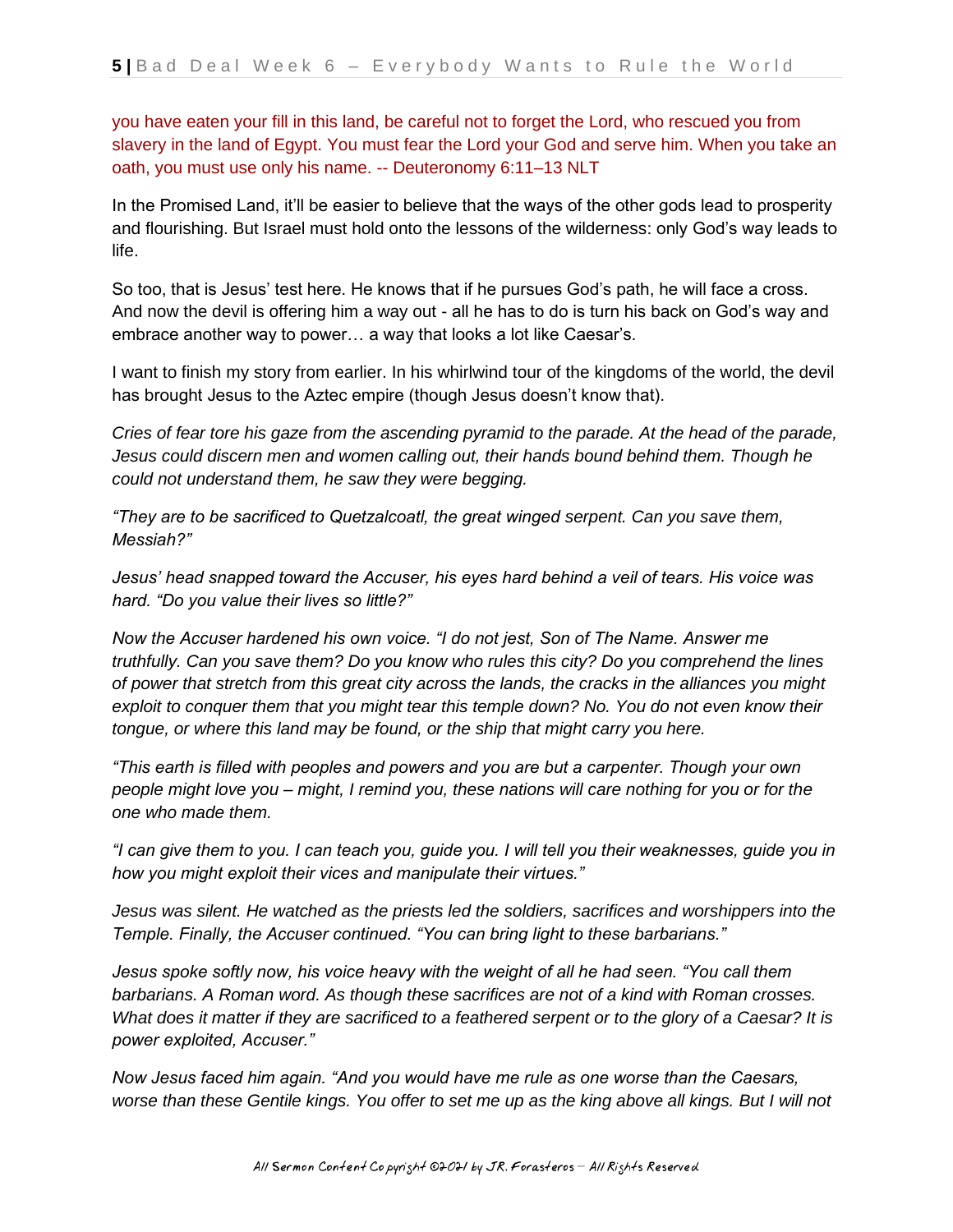*be this sort of king. Moses warned us that The Name alone is God, that we are to worship only Him."*

*"How will you save them, Messiah?" The Accuser saw he was losing Jesus. "How will you rule? With a kiss of greeting? With good will? Did not your namesake, Joshua, drive the Canaanites from the land? Did not your father David battle the Philistines with the help of The Name? Let me show you how to be king. Follow my way and you will save the world."*

*"I cannot follow your way. I will not." Jesus was stone; the Accuser saw he would not be moved.*

*"Take me back, Accuser. Leave me in peace."*

For Jesus to resist this final temptation is for him to insist that no form of compulsion or control is the way to flourishing. If it's wrong for Caesar, then it's wrong for him, too. Intentions don't make his way holier. Rather, there must be a real, measurable difference between how Jesus rules and how Caesar - or any of the other kings of the world - rule.

So let's bring this into today. What does power look like in your life?

What are the lines of power in your house? What about among your social circle? In your work?

How do you participate in the lines of power in our culture? With regard to politics. With regard to race and gender.

Are you walking the path of Jesus, or the path of Caesar?

I mentioned at the open today that this is Palm Sunday. This is the day we remember Jesus entering into Jerusalem, being welcomed as a King. What we miss is that, while Jesus entered from the East, Pontius Pilate, the Roman governor, was entering from the West. The contrast was intentional - Pilate entered on a white stallion, flanked by the infamous Roman soldiers. Jesus entered on a donkey, flanked by peasants waving palm branches and shouting, "Hosanna," which means "Praise to God!"

Pilate's way is strength. Jesus' is weakness.

Pilate's is wealth. Jesus' is poverty.

Pilate's is power and control. Jesus' is gentleness and invitation.

Which are we following, friends?